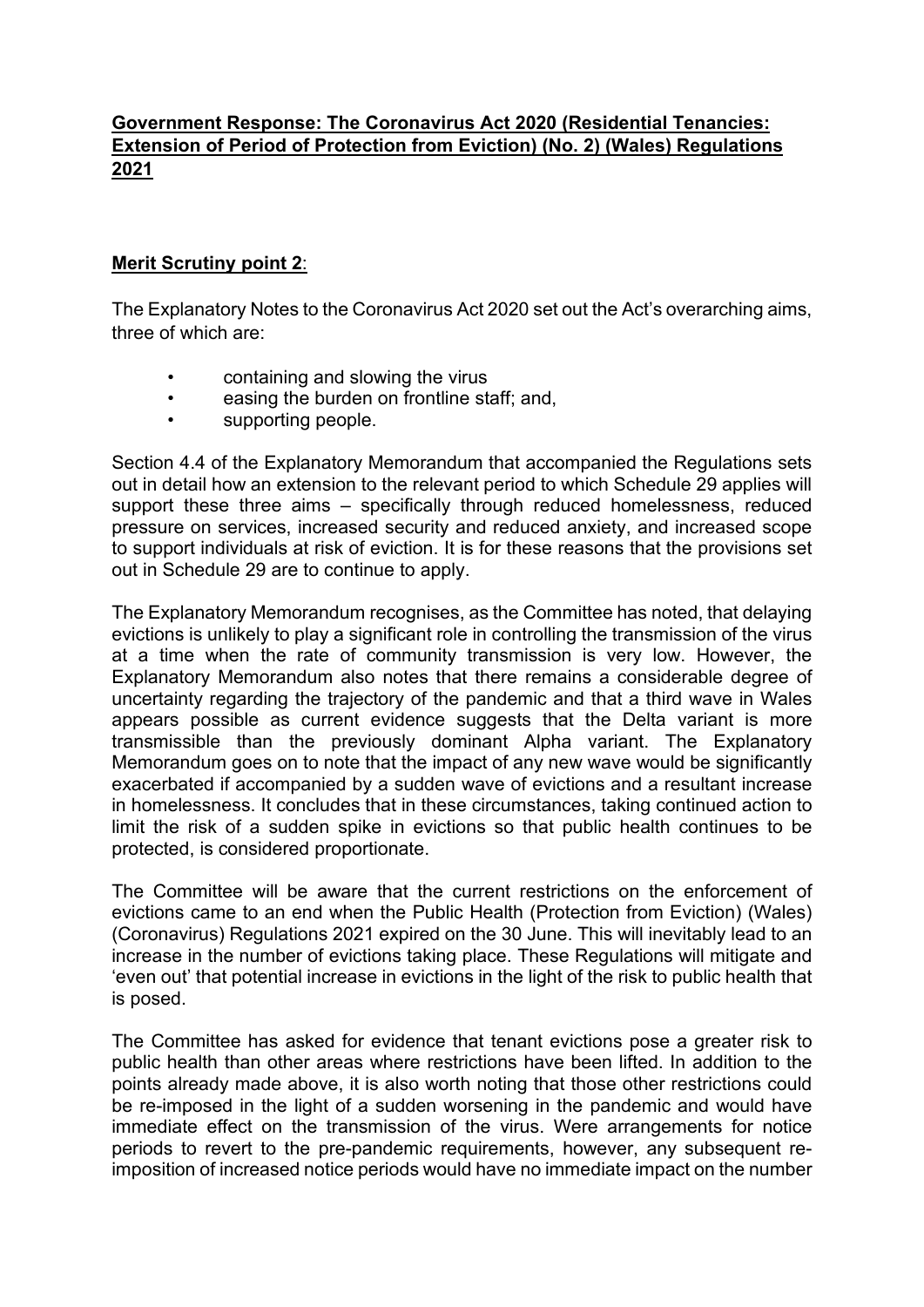tenants at imminent risk of eviction as a consequence of a notice already issued. In this regard, increased notice periods are a very different form of restriction from the others to which the Committee refers.

## **Merit Scrutiny point 3**:

As the Committee will be aware, throughout the pandemic the Welsh Government has taken decisions in the light of the Welsh context, on the basis of the evidence that we have at our disposal, and with the objective of keeping people in Wales safe. As set out in the Explanatory Memorandum, the option of retaining increased notice periods but at a reduced level was considered, and its potential benefits taken into account. However, in the light of the concerns relating to a potential third wave arising as a consequence of the increased transmissibility of the Delta variant, and the significant proportion of the population who have yet to have both doses of the vaccine and for whom protection is therefore still limited, the more cautious approach taken in the Regulations best reflects our objective of keeping people safe.

## **Merit Scrutiny point 6**:

The Explanatory Memorandum acknowledges that extending the relevant period, so that notice periods remain at an increased length, could result in tenants accruing greater levels of rent arrears, resulting in financial hardship for landlords in the private rented sector – particularly small-scale landlords who may rely on their rental income to cover mortgage payments, or as their only source of income. However it also notes that landlords would still be able to recover possession if a tenant fails to pay rent, or otherwise breach the terms of their tenancy. As the Explanatory Memorandum notes, with the expiry of the Public Health (Protection from Eviction) (Wales) (Coronavirus) Regulations 2021 on 30 June, there will be no continued restriction on landlords taking action to evict tenants for rent arrears once the notice period has expired.

At the same time we have provided a package of support for the sector. This has included:

- £4.1 million to top up Department for Work and Pensions funding for Discretionary Housing Payments to help those in receipt of housing related benefits who are in rent arrears,
- funding of the Private Rented Sector (PRS) Debt Helpline to advise and support private sector tenants struggling with rent, income and housing benefits; delivered by Citizen's Advice Cymru,
- funding of £166 million to local authorities in 2021-22 through the Housing Support Grant to deliver housing related support services. The services help to prevent people from becoming homeless, stabilizes their housing situation, or helps potentially homeless people to find and keep accommodation,
- Providing additional funding through the Discretionary Assistance Fund (DAF),
- Our Tenancy Saver Loan scheme; which made low cost loans available to private sector tenants who suffered a temporary change of income and fell into rent arrears;
- Funding for Shelter Cymru to advise and support tenants.